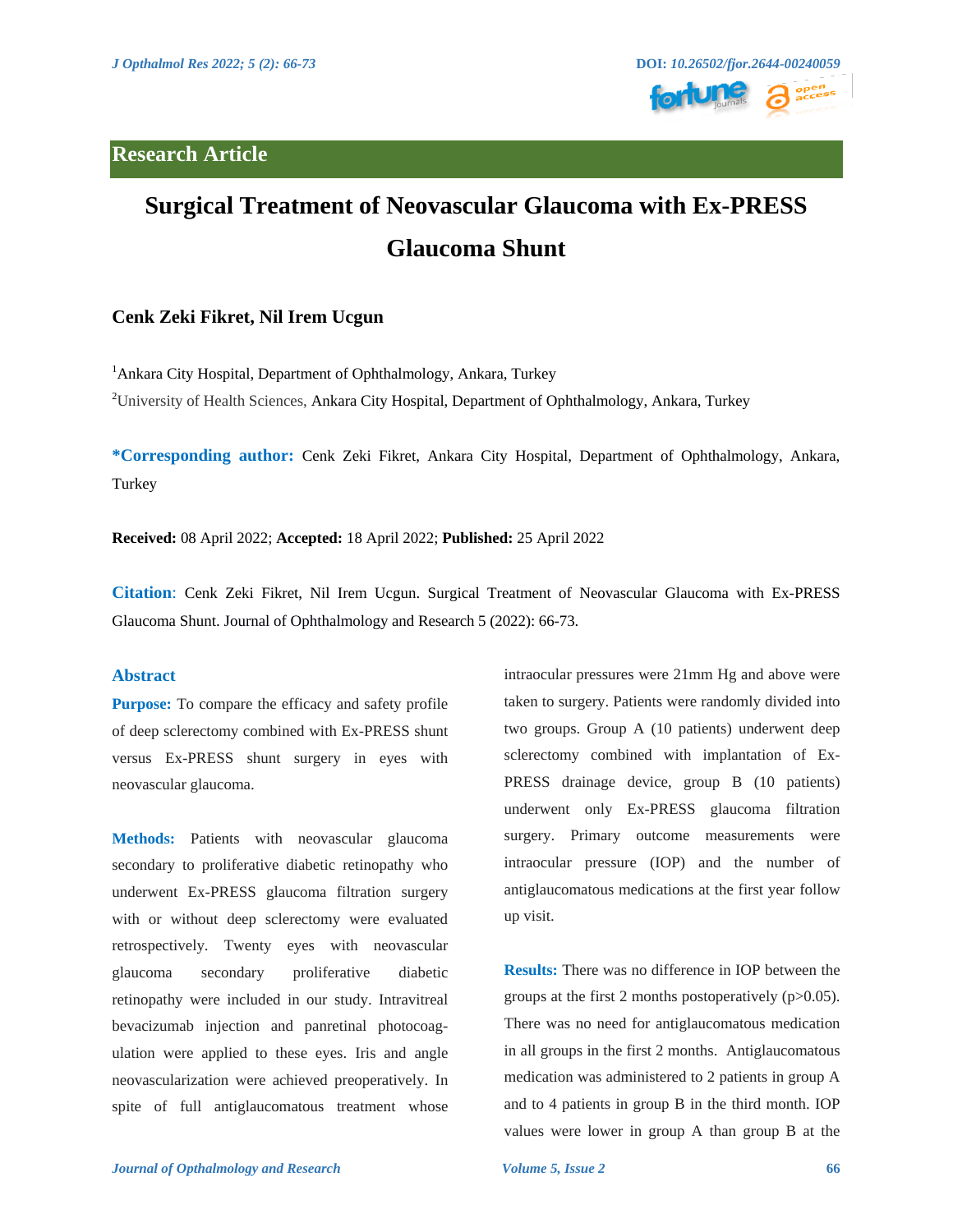third and sixth months  $(p<0.05)$ . At the end of the first year,  $\leq 18$  mm Hg IOP rate was found 80% in group A and 60% in group B without medication.

**Conclusions:** Ex-PRESS shunt surgery demonstrated to be an effective treatment in eyes with neovascular glaucoma at the first year follow-up period. Ex-PRESS drainage device implantation with deep sclerectomy increased surgical success.

**Keywords:** Ex-PRESS shunt, deep sclerectomy, neovascular glaucoma, diabetic retinopathy

## **1. Introduction**

Blindness in diabetic patients is a consequence of proliferative diabetic retinopathy, while neovascular glaucoma is responsible for approximately 5% of blindness in diabetics. When vascular proliferation occurs, it primarily appears at the pupillary border, but it can be seen first in the anterior chamber angle. Vessels run from the base of the iris and cover the ciliary body band, scleral spur, and finally the trabecular meshwork. This causes intraocular pressure (IOP) elevation commonly. Intraocular pressures may rise to 40-60 mm Hg. [1]

The Ex-PRESS P-50 model used in our study was 2.6 mm long with a 50 µm internal diameter. Ex-PRESS is a valveless, stainless steel glaucoma drainage device. Ex-PRESS glaucoma drainage device implantation supplies better postoperative performance and is safer than trabeculectomy alone in neovascular glaucoma. The usage of adjuvant theraphy such as bevacizumab also affects the success of surgeries. [2-4]

Bevacizumab is a humanized monoclonal antibody and binds to all isoforms of vascular endothelial growth factor (VEGF)'s. VEGF causes proliferation in endothelial cells and this leads to formation of new blood vessels. Bevacizumab blocks the interaction between VEGF-A and its receptors on the surface of endothelial cells, which initiates the intercellular signaling pathway. It has been reported that iris neovascularization regresses after intravitreal bevacizumab injections. [5, 6]

In the literature, surgical success is higher in patients who underwent deep sclerectomy with Ex-PRESS shunt than those who only underwent Ex-PRESS shunt. [7] However, according to our reviews, results of deep sclerectomy with Ex-PRESS shunt in eyes with neovascular glaucoma have not been published in the literature. The aim of our study to evaluate the effects of deep sclerectomy with Ex-PRESS implantation in patients with neovascular glaucoma on surgical success.

#### **2. Patients and Methods**

This study was performed in accordance with the Declaration of Helsinki and Lokal Ethics Committee approved the protocol for the study (E1-20-1382). Written informed consent was obtained from all patients. Twenty eyes of 20 diabetic patients with neovascular glaucoma secondary to proliferative diabetic retinopathy were included in our study. Argon laser panretinal photocoagulations were applied to the patients. An intravitreal injection of 0.05ml bevacizumab (Altuzan 100mg/4ml, Roche) was performed 7 days before the surgery. 0.3 mg / ml bimatoprost and 6.8 mg / ml timolol maleate drug combination, 10 mg / ml brinzolamide and 1.5 mg / ml brimonidine tartrate antiglaucomatous drugs were administered. Despite full antiglaucomatous treatment and iris, angle neovascularization regression whose intraocular pressures were 21 mm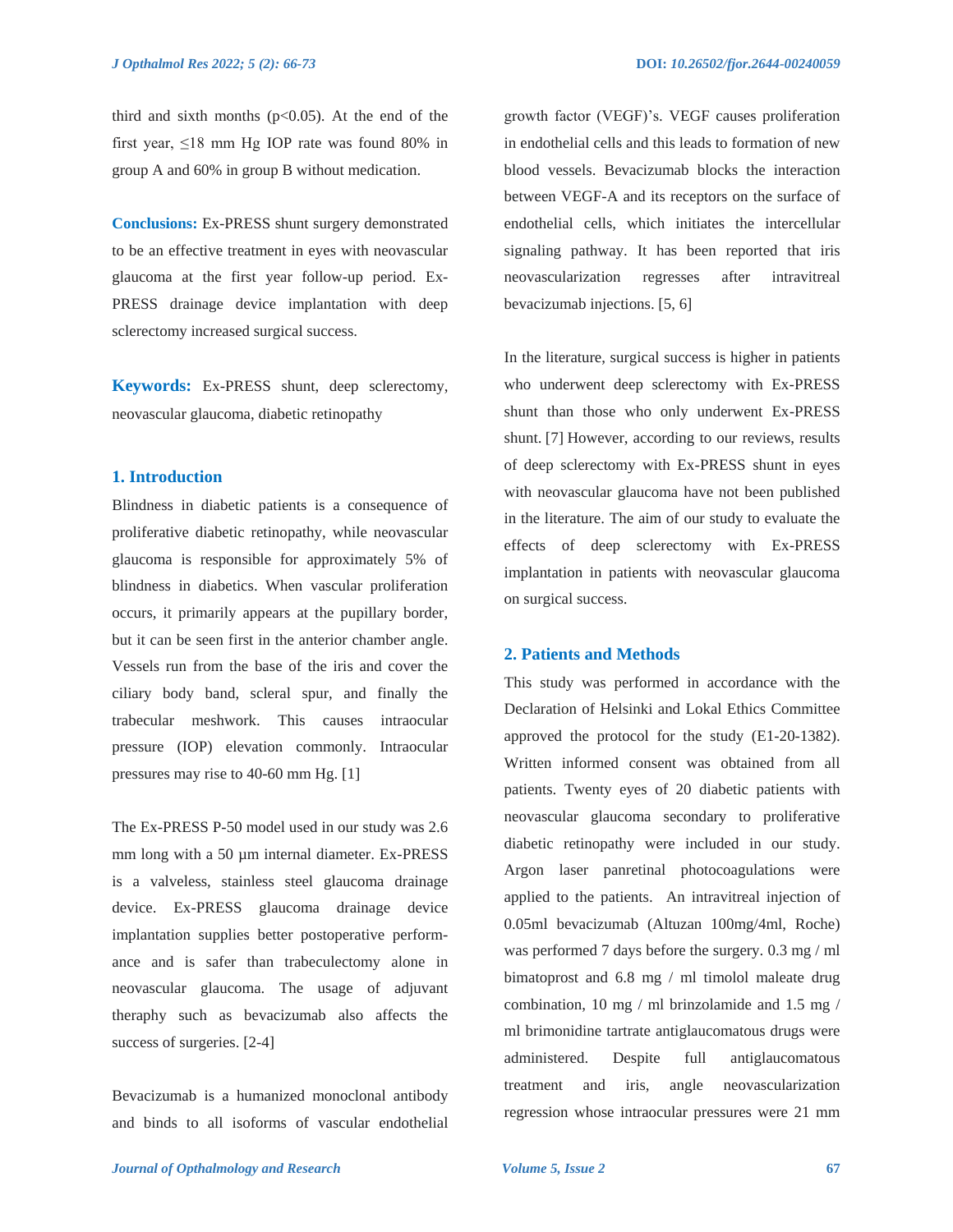Hg and above were taken to surgery. Patients were randomly divided into two groups. Patients with ocular trauma history and other intraocular surgery were excluded to the study. All surgeries were performed by the same experienced surgeon (CZF). Ex-PRESS glaucoma drainage device implantation was performed with deep sclerectomy in some of the patients (Group A), and Ex-PRESS glaucoma drainage device implantation surgery without sclerectomy was performed in the other part (Group B).

Postoperative examinations were held in 1st week, 1st, 2nd, 3rd, 6th months and first year. Complete surgical success was determined as an eye with IOP ≤18 mm Hg but without medication. Partial surcical success was determined as IOP ≤18 mm Hg with decreased number of antiglaucomatous drugs needed. IOP below 7 mm Hg was accepted as failure criteria because of hypotonia. IOP was measured in the morning using applanation tonometry.

Deep sclerectomy with Ex-PRESS (Alcon Laboratories, Fort Worth, TX, USA) filtration device P-50 model implantation: Fornix-based conjunctiva and tenon's membrane dissection was performed. 5×5 mm<sup>2</sup> in size one-third of the scleral thickness superficial scleral flap was dissected at 12 o'clock until the transparent cornea. Triangular sponge soaked with Mitomycin-C (MMC) (0.2 mg/mL) is placed under the superficial scleral flap for 2 minutes then irrigated by 20 ml balanced salt solution (BSS). Later, a 4×4-mm2 deep sclera flap is fashioned to create a trabeculodescemet membrane. The extent of the excision is up to the Schlemm's canal. A  $4 \times 4$ mm<sup>2</sup> deep scleral flap is then shaped up to the Schlemm canal to create a trabeculodesemet

membrane. The deep flap is excised. Schlemm's canal outher wall was extracted and aqueous percolation ''oozing'' occured. The anterior chamber is entered with a 25 G needle under the scleral flap parallel to the iris plane and an Ex-press drainage device (P50 model) is placed. The superficial scleral flap was sutured to the sclera with 10-0 nylon sutures at the two corners. After controlling the presence of flow by applying BSS to the anterior chamber, the tenon and conjunctiva were sutured continuously with 8-0 vicryl suture.

Ex-PRESS filtration device implantation: The surgical procedures are the same, only deep sclerectomy was not performed. A 25 gauge needle is inserted to the anterior chamber parallel to the iris plane at the center of the blue line. Ex-press drainage device (P50 model) was implanted from this point. All data were entered into SPSS ( version 17) Windows 15.0. Mann-Whitney U test was used for statistical analysis. All parameters used in our study is written as mean  $\pm$  standard deviation (SD). Significance level was taken as  $p<0.05$ .

### **3. Results**

Group A (Deep sclerectomy with Ex-PRESS filtration device implantation) consisted of 10 patients (4 males and 6 females), whereas group B (Ex-PRESS filtration device implantation) consisted of 10 patients (3 males and 7 females). The mean age was  $59.5 \pm 18.4$  years in group A and  $62.7 \pm 15.2$ years in group  $B$  ( $p=0.35$ ). Preoperative and postoperative IOP values are shown in Table 1. At the second, third, sixth months and first year, IOP values were statistically lower in group A than in group  $B$  (p<0.05).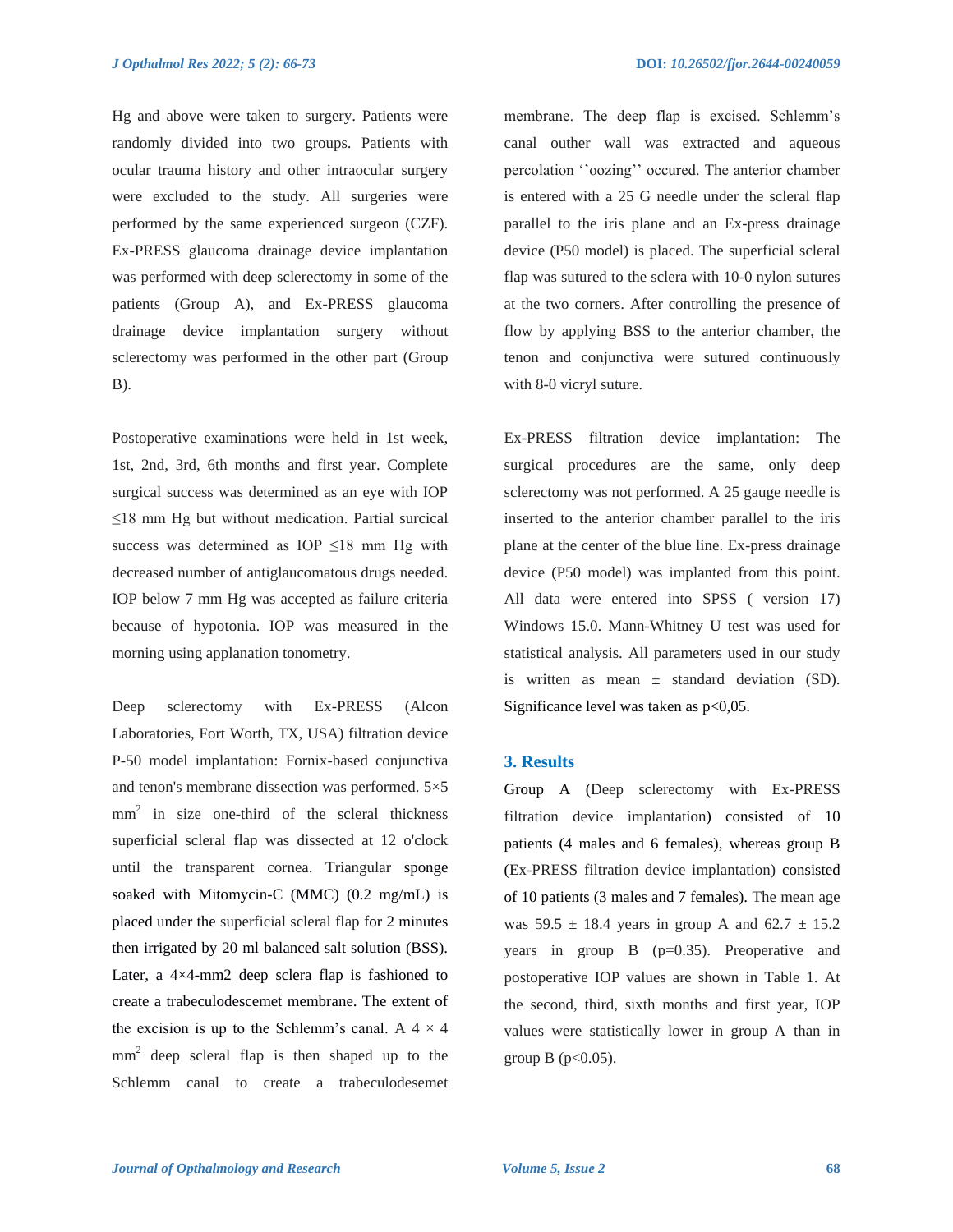| Time                   | Deep Sclerectomy+ Ex-PRESS | <b>Ex-PRESS</b>          | P value* |
|------------------------|----------------------------|--------------------------|----------|
|                        | IOP mm Hg, mean ±SD        |                          |          |
|                        |                            | IOP mm Hg, mean $\pm SD$ |          |
|                        | $n=10$                     |                          |          |
|                        |                            | $n=10$                   |          |
| Preoperative           | $33.4 \pm 9.7$             | $31.7 \pm 8.6$           | 0.25     |
| Postoperative 1. week  | $11.7 \pm 5.4$             | $13.9 \pm 4.8$           | 0.37     |
| Postoperative 1. month | $9.7 + 4.4$                | $10.6 + 4.1$             | 0.26     |
| Postoperative 2. month | $13.7 \pm 3.5$             | $15.8 \pm 5.7$           | 0.04     |
| Postoperative 3. month | $14.9 \pm 4.8$             | $17.9 \pm 4.6$           | 0.03     |
| Postoperative 6. month | $15.2 \pm 2.6$             | $17.3 \pm 2.6$           | 0.03     |
| Postoperative          | $16.5 \pm 1.1$             | $17.8 \pm 2.1$           | 0.02     |
| 1. year                |                            |                          |          |

|  |  |  |  | Table 1: Preoperative and postoperative IOP values, *p<0.05 value was considered statistically significant. |  |
|--|--|--|--|-------------------------------------------------------------------------------------------------------------|--|
|--|--|--|--|-------------------------------------------------------------------------------------------------------------|--|

Complete success rate has been determined as 80% for group A and 60% for group B at the end of first year. Partial success rate is evaluated as 20% in group A and 40% in group B ( $p=0.04$ ). Needling was applied to two patients in group B in the second month. In the third month, 10 mg / ml brinzolamide treatment was initiated in 2 patients in group A and 4 patients in group B, and IOP measurements were

achieved to be 18 mm Hg and below. Following these postoperative additional treatments no failure was observed in either group at the end of first year. Shallow anterior chamber, hypotony, choroidal detachment, contact between the device and iris or corneal endothelium were not encountered after the surgery. Spontaneously absorbed grade 1 hyphema developed in one patient in each group (Figure 1).

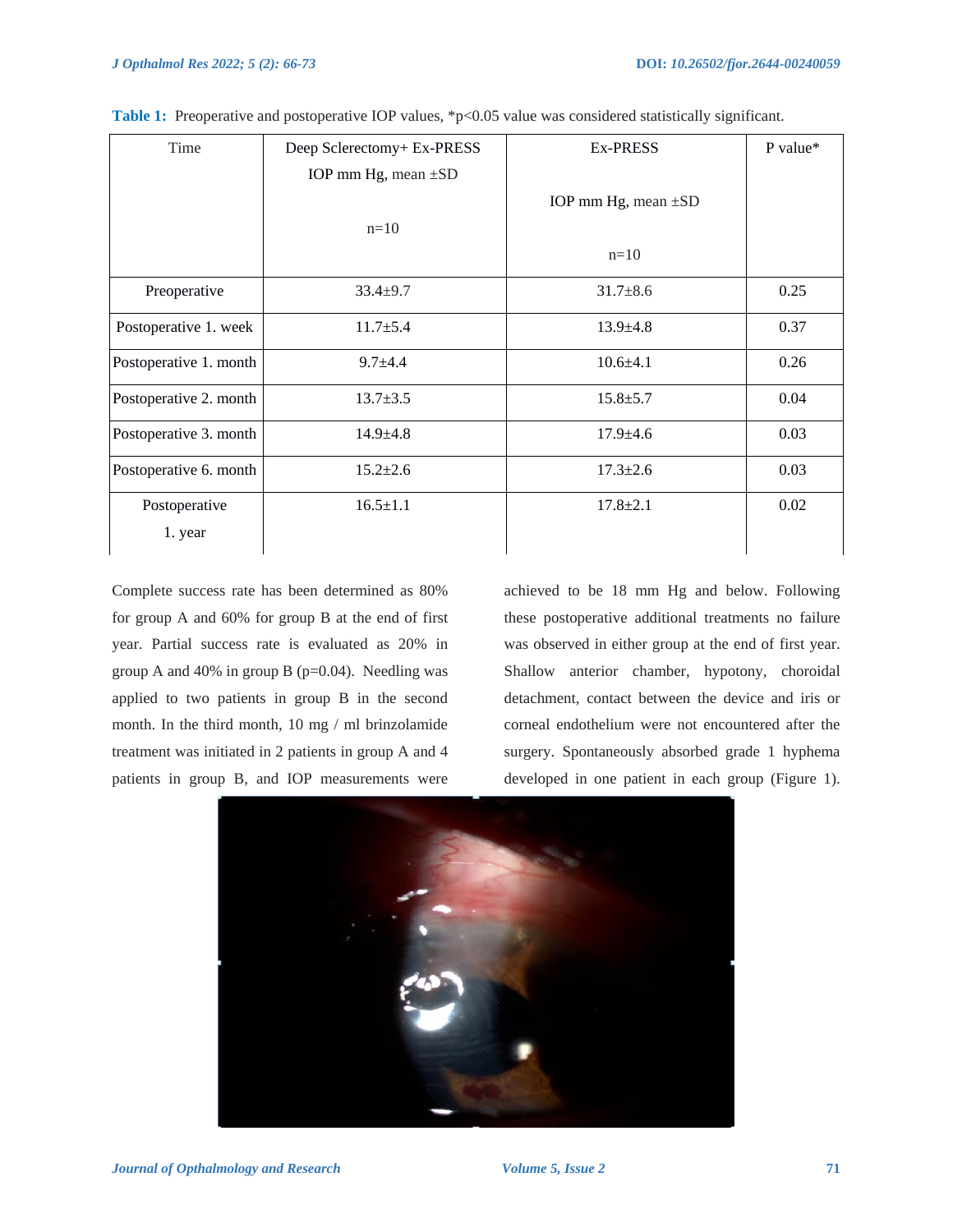**Figure 1:** Coagulum and neovascularization is seen at the lower edge of the pupil and Ex-press shunt is observed in the superotemporal region at the first postoperative day

## **4. Discussion**

The treatment of neovascular glaucoma requires immediate treatment of concomitant diseases such as proliferative diabetic retinopathy. It is difficult to control neovascular glaucoma. Regression of neovascularization in the iris and angle should be aimed with panretinal photocoagulation and intravitreal anti-VEGF injections. Topical β-blockers, topical α-agonists, topical and oral carbonic anhydrase inhibitors may be useful in IOP control by reducing aqueous production. Prostaglandin analogs act by increasing uvea-scleral outflow. However, their effects are limited in patients with neovascular glaucoma due to the fibrovascular structures at the angle. Surgical treatment is required in patients whose medical treatments are not sufficient. [1, 5] We also applied intravitreal bevacizumab injection and panretinal photocoagulation therapy for regression of iris and angle neovascularization in all eyes with neovascular glaucoma before surgery.

Kawabata et al. performed Ahmed glaucoma valve implantation or trabeculectomy after intravitreal ranibizumab 7 days before surgery and found the success rate of both to be similar (52.2% vs 45.5%) [8]. Shen et al. reported that the success results of Ahmed glaucoma valve implantation and trabeculectomy with mitomycin C were similar (60% vs 55%) in neovascular glaucoma treatment at the end of 2 years [9].

The success rates are low for both surgeries in eyes with neovascular glaucoma when glaucoma drainage devices were compared with cyclophotocoagulation. There was no difference between IOP lowering effects and failure rates. Light perception loss rate was lower in the glaucoma drainage device group [10]. Kawabata et al. found that, Ex-PRESS mini shunt surgery was less effective than trabeculectomy, but is a safer surgical aproach for neovascular glaucoma. Complications such as bleb leaks and hyphema were less common in patients treated with Ex-PRESS shunt device.[3]

A number of studies have shown that the IOP lowering effect of Ex-PRESS shunt device surgery is similar to trabeculectomy, but the cause is not understood. However, complication rates were found lower in eyes with Ex-PRESS implantation. [11] In our study, grade 1 hyphema developed and that was absorbed spontaneously in one patient in each group. Apart from this, there was no preoperative or postoperative complication. EX-PRESS drainage device obtains predictable intraocular pressure reduction in the early postoperative period [12]. Ex-PRESS shunt is a safe method that enables us to obtain IOP below 18 mm Hg without causing hypotonia [13]. Post-operative hypotonia did not develop in our patients. Kato et al. found no difference in IOP reduction level, need for postoperative treatment and success rate of surgery between patients who underwent Ex-PRESS placement and trabeculectomy.

The incidence of postoperative complications, especially hyphema rate was found lower in patients with Ex-PRESS glaucoma device. Regarding these findings, they suggest the implantation of Ex-PRESS in patients predisposed to bleeding or in eyes with neovascular glaucoma [14]. Puerto et.al. Compared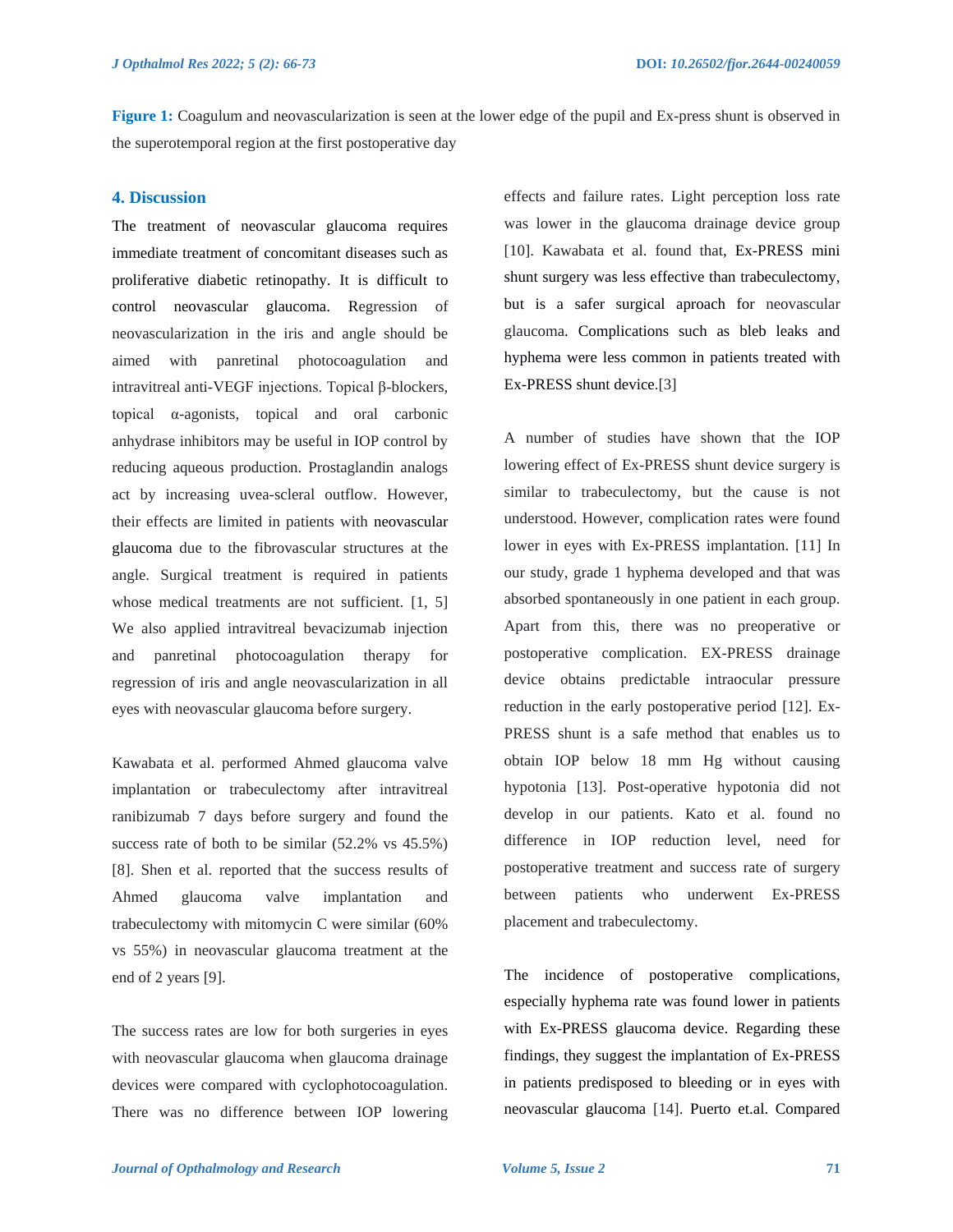non-penetrating deep sclerectomy and Ex-PRESS glaucoma shunt surgery. They reported that these tecniques had a nearly 25% IOP lowering effect and no difference in success rates [15].

Kozobolis et al. investigated that the success rates of Ex-PRESS shunt device implantation with modified deep sclerectomy were higher than trabeculectomy in primary open angle glaucoma. (92.6% vs 68.2%) [16]. Frączkiewicz-Skok et al. reported that deep sclerectomy increases surgical success in Ex-PRESS shunts implanted simultaneously with phacoemulsification. It has been explained that the intrascleral space created during this surgery can facilitate the outflow of the aqueous humor [7].

The main resistance to aqueous humor outflow is at the level of the trabecular meshwork in glaucoma, and the outflow can be significantly improved by surgically removing this resistance [17]. Ex-PRESS mini glaucoma shunt has been reported to be a less invasive surgical procedure compared to conventional trabeculectomy. Because of eliminating the need for iridectomy by providing adequate scleral fistula. It has been reported to be advantageous in neovascular glaucoma [18]. Although Ex-PRESS shunt surgery can be performed safely, there are limited publications regarding its usage in neovascular glaucoma. According to our study applying deep sclerectomy in Ex-PRESS drainage device implantation increased surgical success with low postoperative complication rates.

**Conflict of Interest:** None of the authors has any conflict of interest.

**Funding:** The authors do not have any funding support for the study.

**Conflict of Interest:** None declared.

## **References**

- 1. Havens SJ & Gulati V. Neovascular Glaucoma. Dev Ophthalmol 55 (2016): 196– 204.
- 2. Shinohara Y, Akiyama H, Magori M, et al. Short-term outcomes after EX-PRESS implantation versus trabeculectomy alone in patients with neovascular glaucoma. Clinical Ophthalmology 11 (2017): 2207–2213.
- 3. Kawabata K, Shobayashi K, Iwao K, et al. Efficacy and safety of Ex-PRESS® mini shunt surgery versus trabeculectomy for neovascular glaucoma: a retrospective comparative study. BMC Ophthalmology 19 (2019): 75.
- 4. Yilmaz SG, Yildirim S, Degirmenci C, et al. Evaluation of Ex-PRESS mini glaucoma shunt implantation with preoperative intracameral bevacizumab injection in refractory neovascular glaucoma, Eur J Ophthalmol 26 (2016): 575-580.
- 5. Bhagat PR, Agrawal KU, Tandel D. Study of the Effect of Injection Bevacizumab through Various Routes in Neovascular Glaucoma. Journal of Current Glaucoma Practice 10 (2016): 39-48.
- 6. Beutel J, Peters S, Lüke M, et. al. Bevacizumab Study Group; Grisanti S. Bevacizumab as adjuvant for neovascular glaucoma. Acta Ophthalmologica 88 (2010): 103–109.
- 7. Fra czkiewicz-Skok M, Konopin´ska J, Mariak Z,  $Re_\zeta$ kas M. Comparison of Ex Press implantation and partial deep sclerectomy combined with ExPress implanttation and simultaneous phacoem-